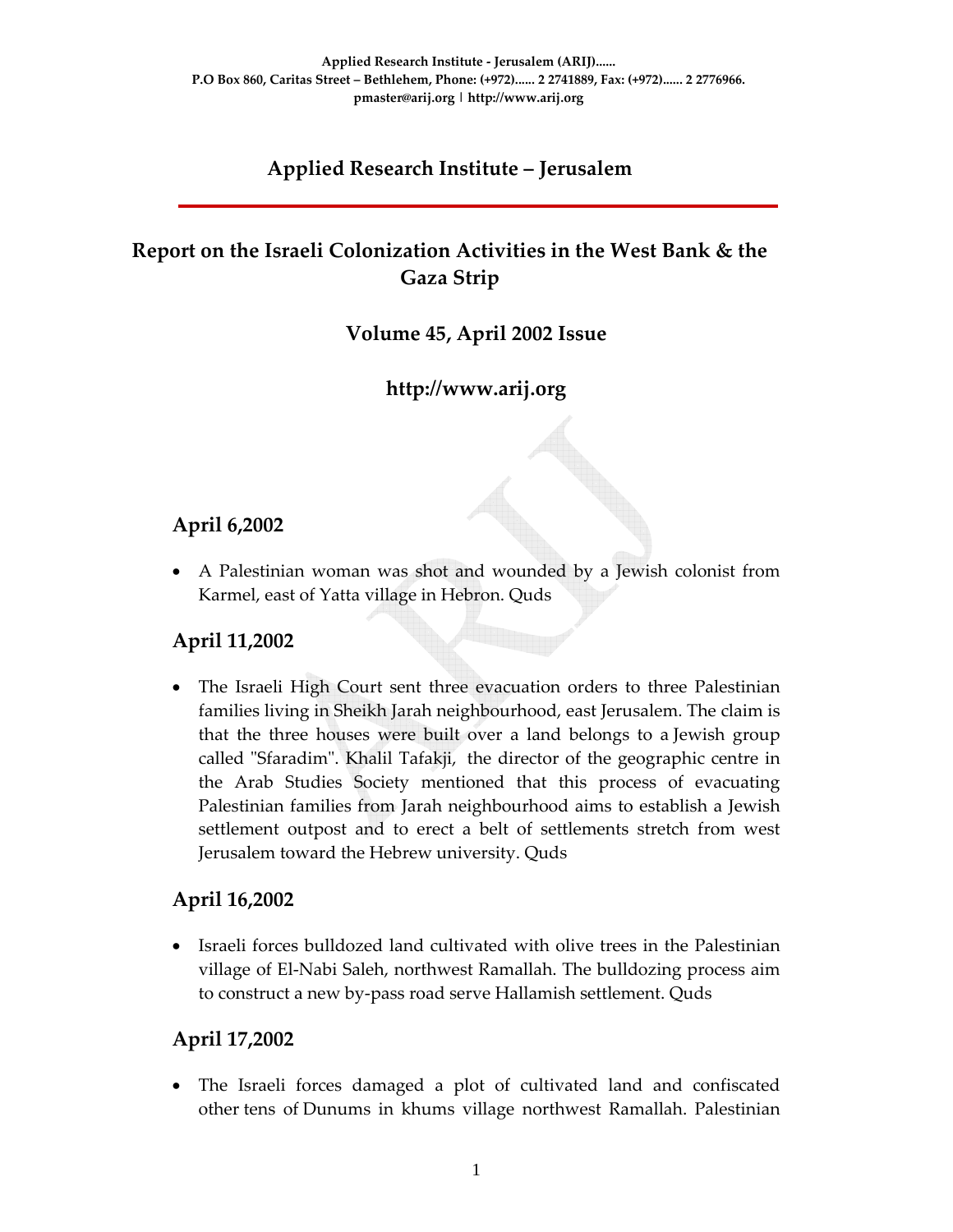villagers confirmed that four Israeli bulldozers destroyed forestry trees area and scores of olive trees belonging to the Palestinian villages of Deir Sudan, El‐Nabi Saleh, Um Safa, Deir Ghassaneh and kh.Fasha. Also, the Israeli forces took control over two water springs "Ein Kalba and Ein Amer" which are used for irrigation and drinking .Quds

## **April 20,2002**

- A number of Israeli bulldozers, accompanied by forces, leveled an about 3,000 Dunums of agricultural land cultivated with seeds and almond trees in As Samou' village of Hebron district. Quds
- The Israeli army and for the fifth day consequently, is continuing a process of huge destruction to a cultivated land planted with olive trees in Farʹun village, four kilometre south of Tulkarem .Also, a massive damage occurred to the water supply network in the village. Quds
- A comprehensive report about the damages occurred in Farʹun village published in Al‐Quds newspaper and **stated that :**
	- 31 Dunums of wheat, 5 Dunums of thyme , and 26 Dunums of fig have been bulldozed .
	- Uprooting of 160 orange , olive and fig trees
	- Partially damaging of 1875 olive trees and spoiling 6 Dunums of green houses

# **April 24,2002**

• Bni Alon, the Israeli advocate for the Jewish colonizing society in Sheikh Jarah neighborhood stated that there 17 settlement outposts would be established around the Old City of Jerusalem in order to enforce the Jewish existence .Moreover, a formal Israeli source states that a major colonization plan have been executed in the northern part of the west Bank between the two settlements of Elkana and Shari Tekva. This plan includes the construction of 130 villas in the first stage and building around 350 housing units at the second stage. The project will extend on 400 Dunums of area. Quds

## **April 25,2002**

• Jewish settlers in Hebron city are establishing new settlement outpost; five houses have been confiscated in the heart of the old city‐old market. The old market has been closed by Israeli military order since Al‐Ebrahimi Mosque massacre 1994. Quds